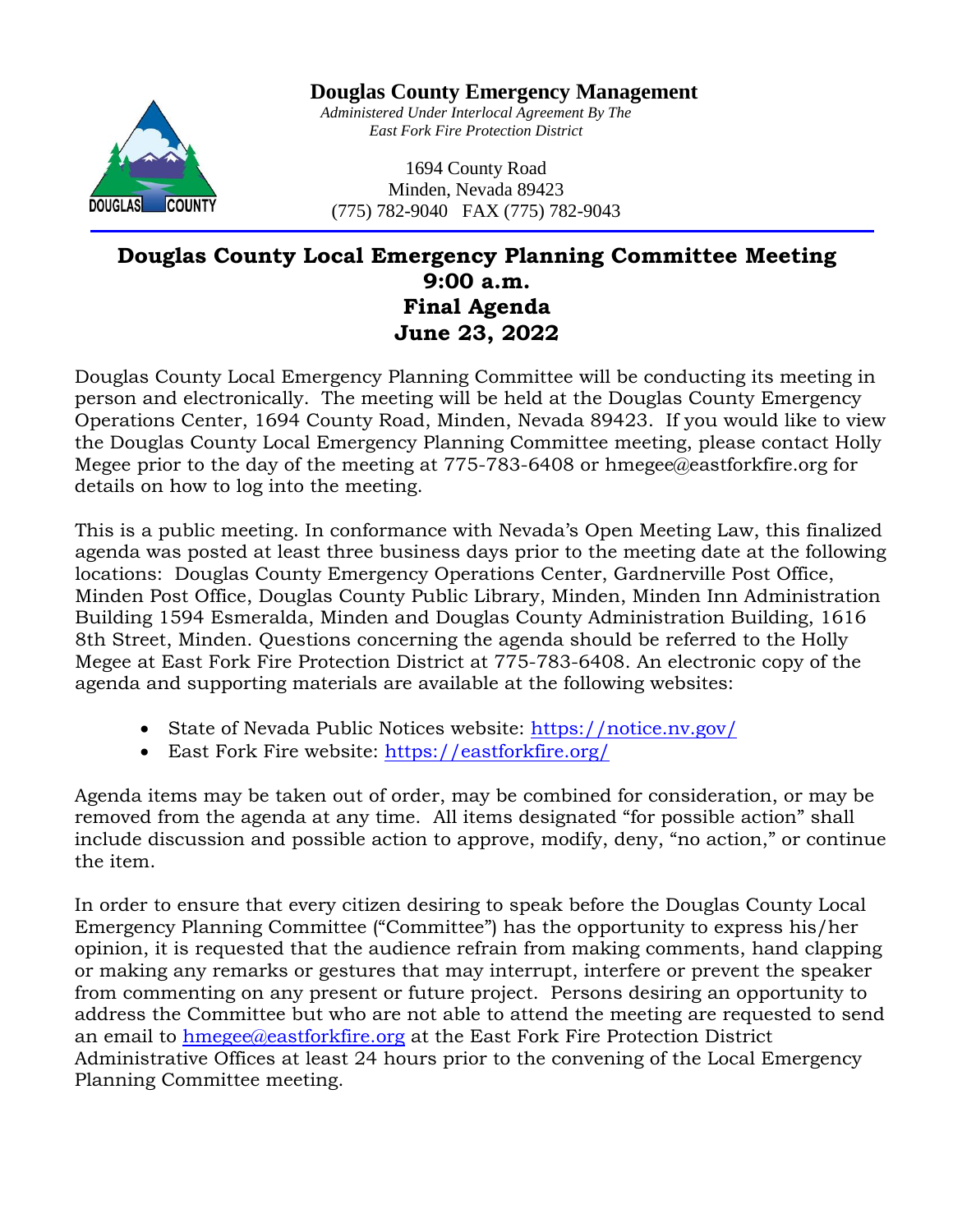Copies of supporting material can be requested in person from Holly Megee, Administrative Specialist II, 1694 County Road, Minden, Nevada or by calling 775-783- 6408. During the public hearing, supporting materials can be viewed in the Public Information Binder located in the lobby of the meeting room.

Public comment will be accepted prior to the Douglas County Local Emergency Planning Committee meeting through either the email address provided below or by setting up a phone appointment with the East Fork Fire District office up until the day before the Douglas County Local Emergency Planning meeting.

- Written public comments may also be emailed to [hmegee@eastforkfire.org.](mailto:hmegee@eastforkfire.org) All public comments must be received prior to the date of the meeting if the comments are to be included in the supplemental materials.
- All written public comments received prior to 4:00 PM the day before the Board meeting will be compiled and will be added as supplemental material for the Douglas County Local Emergency Planning Committee and the public to review prior to the meeting.
- Any written public comment received the day of the Douglas County Local Emergency Planning meeting will be compiled and added as supplemental materials to the East Fork Fire District's website and distributed to the Douglas County Local Emergency Planning Committee within 24 hours after the meeting.

It is the intent of the Douglas County Local Emergency Planning Committee to protect the dignity of citizens who wish to comment before the Committee. It is also the Douglas County Local Emergency Planning Committee's wish to provide the citizens with an environment that upholds the highest professional standards. Citizens should have the ability to freely comment on items and/or projects that are brought before the Douglas County Local Emergency Planning Committee for action without interference.

**Notice to Persons with Disabilities:** Members of the public who are disabled and require special assistance or accommodations are requested to notify Holly Megee in writing at 1694 County Road, Minden, Nevada 89423 or by calling 775-783-6408 at least 20 hours in advance.

## **CALL MEETING TO ORDER**

**PLEDGE OF ALLEGIANCE**

# **INTRODUCTION OF MEMBERS AND GUESTS**

**CONFIRMATION OF QUORUM**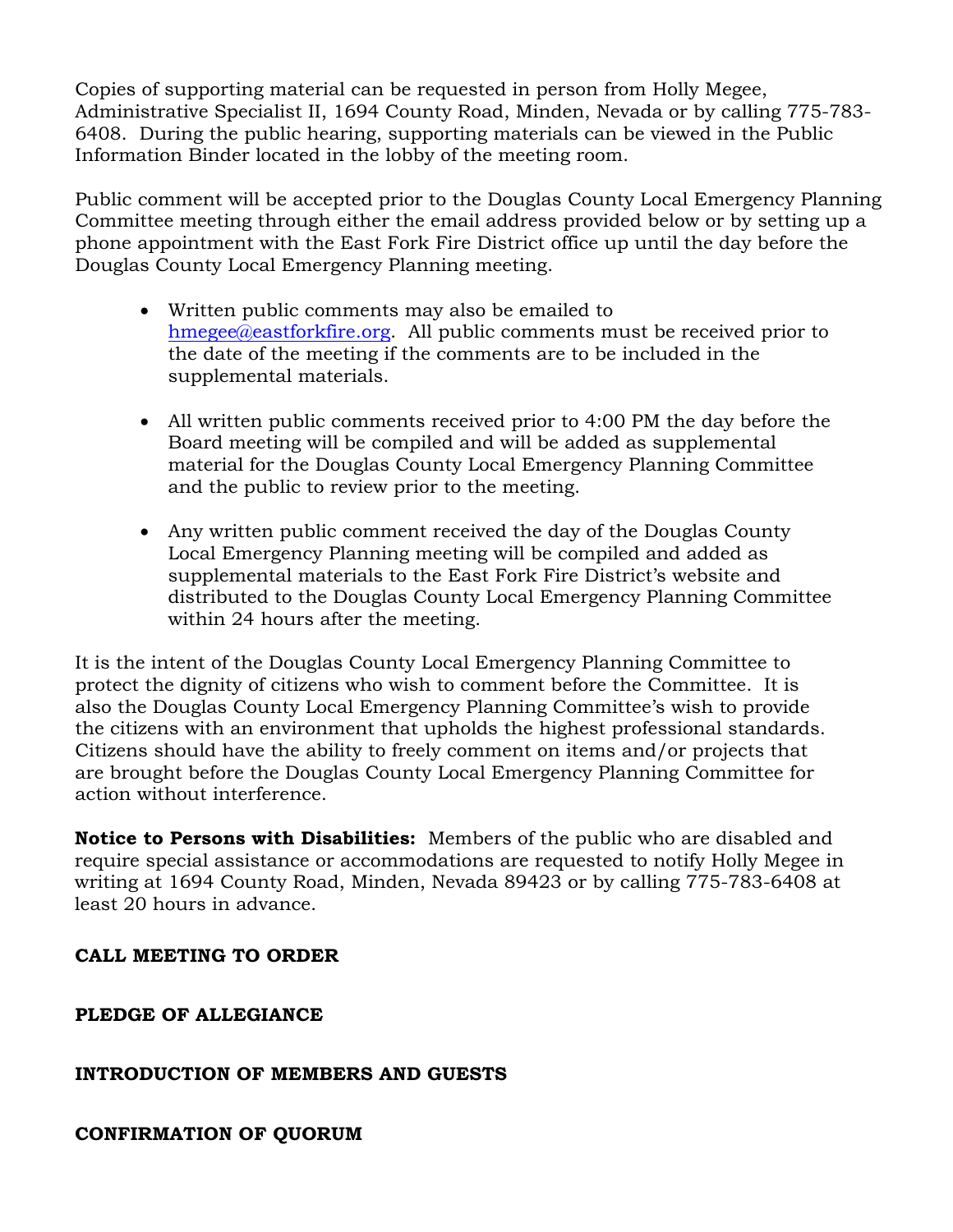## **PUBLIC COMMENT (No Action)**

At this time, public comment will be taken on those matters that are within the jurisdiction and control of the Local Emergency Planning Committee but are not on the agenda for this meeting or those agenda items where public comment will not be taken as a public hearing is not legally required when an item is for presentation only.

Public comment may be limited to three minutes per speaker, which will be decided by the Committee Chair or other presiding officer in his/her absence. If you are going to comment on a specific agenda item that the Committee will take action on, please make your comments when the item is considered and is opened for public comment.

For members of the public not able to be present when an item on the agenda is heard, Speaker/Comment Cards are available in the Lobby at the entrance to the meeting room. These cards should be completed and given to the Committee Chair or designee.

#### **ADMINISTRATIVE AGENDA**

The Administrative Calendar will be handled as follows:

- (1.) The Committee Chair will read the agenda title into the public record.
- (2.) Staff will introduce the item and provide a report, if any.
- (3.) The applicant, if any, will have an opportunity to address the Committee.
- (4.) The Committee will then discuss the item.
- (5.) The Committee will then ask any follow-up questions and take action.

#### **APPROVAL OF AGENDA**

**1. For Possible Action**. Approval of proposed agenda. The Local Emergency Planning Committee reserves the right to take items in a different order to accomplish business in the most efficient manner, to combine two or more agenda items for consideration, and to remove items from the agenda or delay discussion relating to items on the agenda. (Tod F. Carlini, Committee Chair) 5 Minutes.

#### **APPROVAL OF PREVIOUS MINUTES**

**2. For Possible Action.** Approval of the March 18, 2022 meeting minutes. (Tod F. Carlini, Committee Chair) 5 Minutes.

**3. For Possible Action.** Discussion and possible action to review and update the membership roster. Possible action to approve appointment to positions and make recommendations for the unfilled positions. (Tod F. Carlini, Committee Chair) 20 Minutes.

**4. For Presentation Only.** Presentation on pre-wildland fire preparations. (Tod F. Carlini, Committee Chair) 10 Minutes.

#### **CLOSING PUBLIC COMMENT (No Action)**

At this time, public comment will be taken on those items that are within the jurisdiction and control of the Local Emergency Planning Committee or those agenda